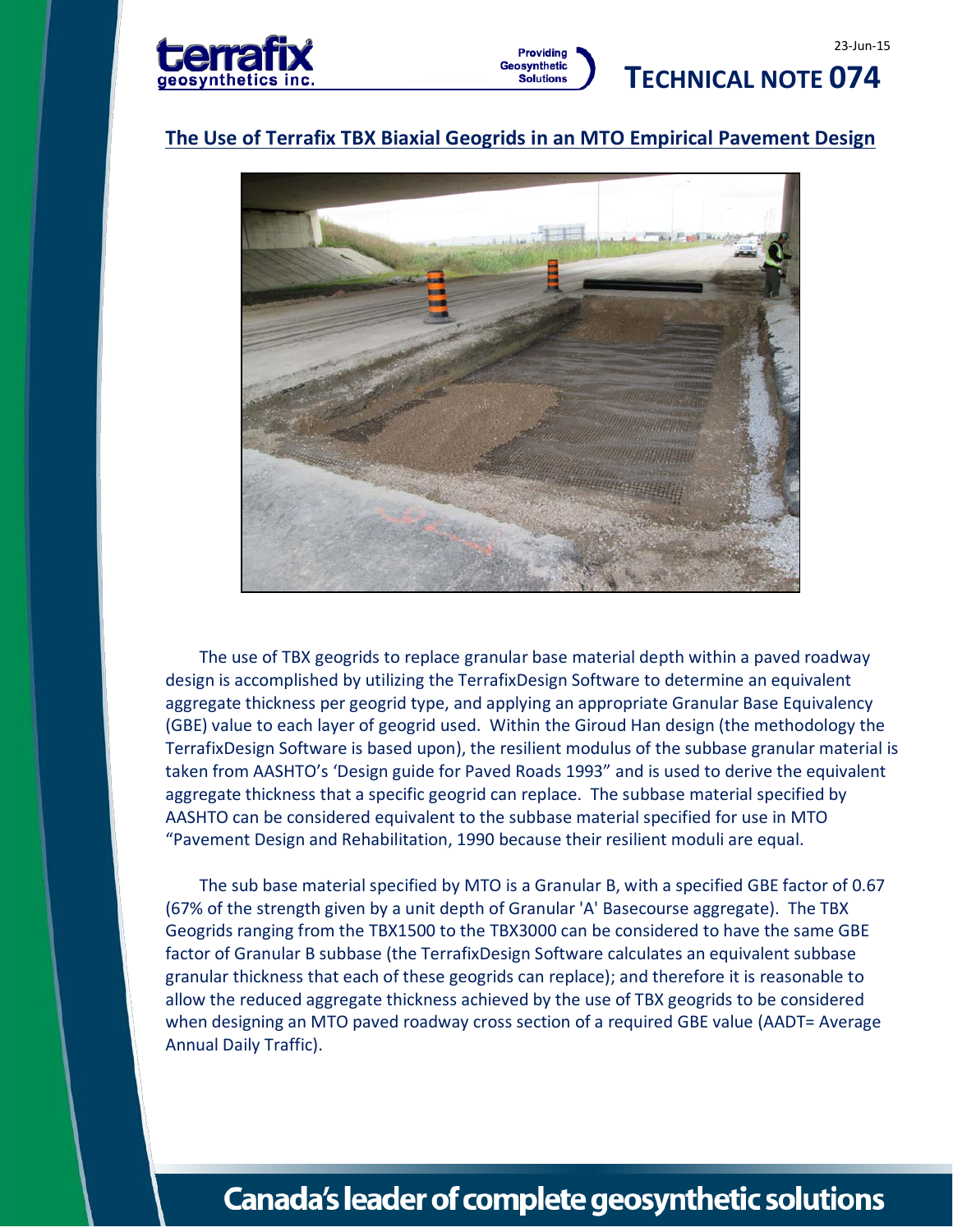

### **TECHNICAL NOTE 074**

23-Jun-15

TABLE 6.03 b STRUCTURAL DESIGN GUIDELINES FOR FLEXIBLE PAVEMENTS - SECONDARY HIGHWAYS

(After: "Pavement Design and Rehabilitation Manual", 1990)

|                                                                                     |            | Subgrade Material |                               |          |      |            |                 |
|-------------------------------------------------------------------------------------|------------|-------------------|-------------------------------|----------|------|------------|-----------------|
|                                                                                     |            | Gravels           |                               |          |      |            |                 |
| Range of                                                                            | Pave ment  | and Sands         | SANDS AND SILTS               |          |      | Lacustrine | Varved &        |
| AADT                                                                                | Structure  | Suitable as       | Percent Passing No. 200 Sieve |          |      | Clays      | Leda Clays      |
|                                                                                     | Elements   | Gran. Borrow      | .40%                          | 40 - 55% | >55% |            |                 |
|                                                                                     | <b>HM</b>  | 90                | 90                            | 90       | 90   | 90         | 90              |
| 2000 -                                                                              | B.         | 150               | 150                           | 150      | 150  | 150        | 150             |
| 3000                                                                                | 5B**       | ---               | 300                           | 450      | 600  | 450        | 800             |
|                                                                                     | GBE        | 330               | 530                           | 630      | 730  | 630        | 865             |
|                                                                                     | <b>HM</b>  | 50                | 50                            | 50       | 50   | 50         | 50              |
| $1500 -$                                                                            | B.         | 150               | 150                           | 150      | 150  | 150        | 150             |
| 2000                                                                                | 5B**       |                   | 250                           | 300      | 450  | 300        | 150(300 - 600)  |
|                                                                                     | GBE        | 250               | 415                           | 450      | 550  | 450        | 50 (450 - 650)  |
|                                                                                     | CL.        | 50 <sub>2</sub>   | 50                            | 50       | 50   | 50         | 50              |
| $1000 -$                                                                            | B.         | 150               | 150                           | 150      | 150  | 150        | 150             |
| 1500                                                                                | 5B**       |                   | 250                           | 300      | 450  | 300        | 50 (300 - 600)  |
|                                                                                     | GBE        | 240               | 405                           | 440      | 540  | 450        | 40 (450 - 640)  |
|                                                                                     | $ST*$      | ---               | --                            | --       | --   | ---        | <b>--</b>       |
| $500 -$                                                                             | В          | 150               | 150                           | 150      | 150  | 150        | 150             |
| 1000                                                                                | 5B**       | ---               | 150                           | 250      | 300  | 250        | :50 (250 - 450) |
|                                                                                     | GBE        | 150               | 250                           | 315      | 350  | 315        | 85 (315 - 450)  |
|                                                                                     | $ST^*$     | ---               | --                            |          | --   |            |                 |
| $200 -$                                                                             | B          | 150               | 150                           | 150      | 150  | 150        | 150             |
| 500                                                                                 | 5B**       |                   | 150                           | 250      | 300  | 250        | 300             |
|                                                                                     | GBE        | 150               | 250                           | 315      | 350  | 315        | 350             |
|                                                                                     | Gravel     |                   | --                            | --       | --   | ---        | <b>--</b>       |
| 4200                                                                                | B          | 100               | 100                           | 100      | 100  | 100        | 100             |
|                                                                                     | 5B**       |                   | 150                           | 250      | 300  | 250        | 300             |
|                                                                                     | <b>GBE</b> | 100               | 200                           | 265      | 300  | 265        | 300             |
| Notes: All AADT Volumes refer to Present Traffic                                    |            |                   |                               |          |      |            |                 |
| HM: Hot Mix Asphalt & Thickness (mm)                                                |            |                   |                               |          |      |            |                 |
| B: Base Thickness (mm)                                                              |            |                   |                               |          |      |            |                 |
| SB: Subbase Thickness (mm)                                                          |            |                   |                               |          |      |            |                 |
| GBE: Equivalent Thickness of Granular Base (mm)                                     |            |                   |                               |          |      |            |                 |
| $(1 \text{ mm H} \text{M} = 2 \text{ mm B} = 3 \text{ mm SB} = 1.11 \text{ mm CL})$ |            |                   |                               |          |      |            |                 |
| a: Cold Mixed, Cold Laid or Road Mixed Mulch                                        |            |                   |                               |          |      |            |                 |
| ST: Double Surface Treatment on Single Surface Treatment with Prime.                |            |                   |                               |          |      |            |                 |

To allow for the equivalent aggregate thickness calculated by the TerrafixDesign software to be utilized, aggregate reductions for each soil/traffic volume combination shown on MTO CV301 Table 6.03b (Secondary Highways) are calculated and added into the 6.03b chart to show an optimal aggregate reduction. This allows a quick and effective comparison between the recommended aggregate depths and GBE value for each of the scenarios to be compared with the TBX-reinforced options.

Verifying that the implementation of the equivalent aggregate depth found for each geogrid is appropriate for use in the MTO Pavement Design, the non-reinforced aggregate depth found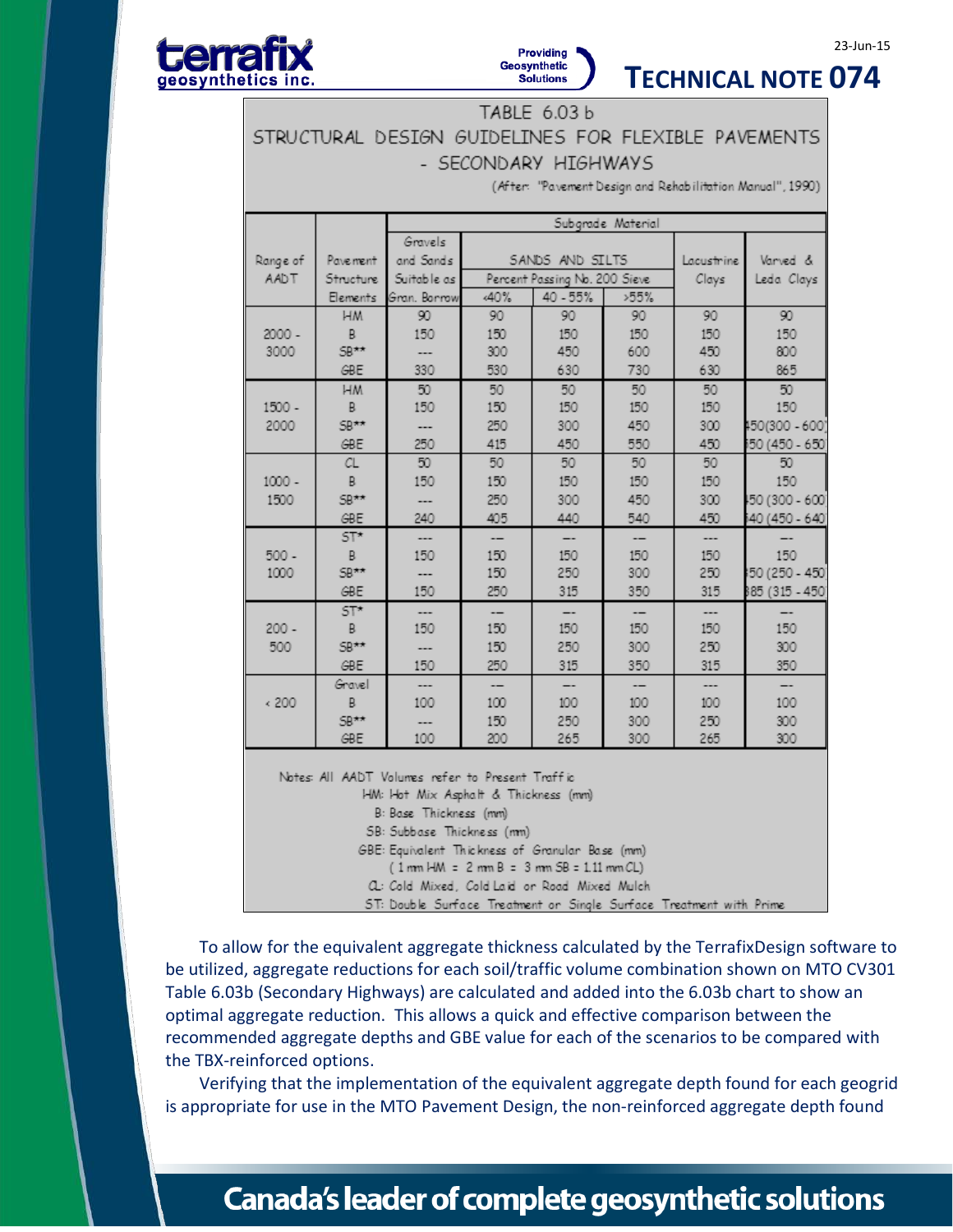



23-Jun-15

by the TerrafixDesign software was compared to the combined base and sub-base thickness published in the 6.03b chart. The results are shown below:



The charts above show two distinct, consistent characteristics:

1. The input values selected within the TerrafixDesign software gives a conservative, deeper non-reinforced aggregate depth for all AADT/CBR combinations than the existing MTO basecourse depths.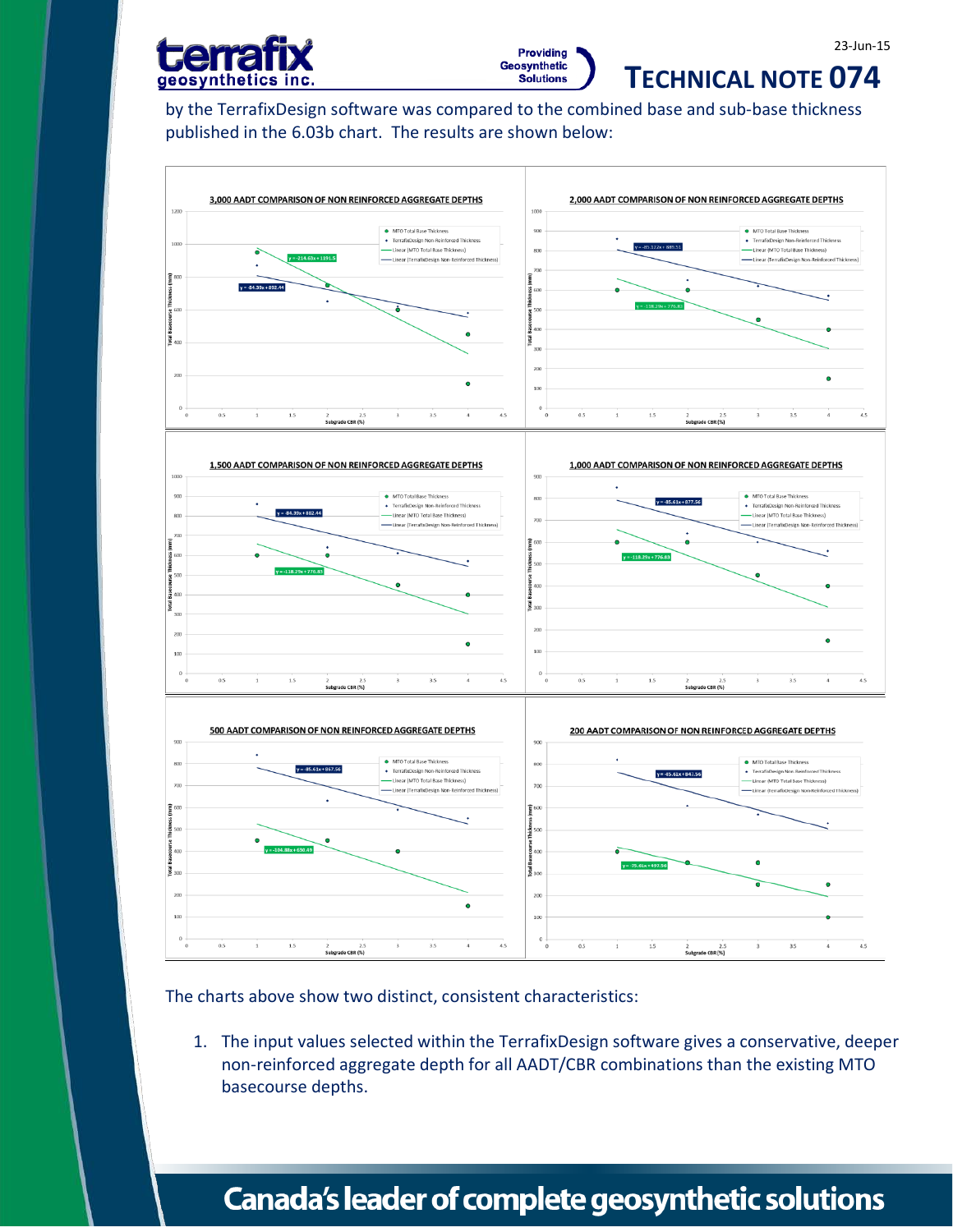**TECHNICAL NOTE 074** 





2. The negative slope of the TerrafixDesign non-reinforced values is at a lower value (less steep) than the MTO values, giving a more conservative recommendation as the subgrade improves.

Due to the conservative nature of the results shown, the recommended aggregate reductions calculated for each of the TBX geogrids may be implemented into the MTO Flexible Pavement Design Guidelines.

The TerrafixDesign screenshot below shows how the equivalent aggregate depth for each TBX geogrid is calculated. The grid-reinforced depth shown is subtracted from the non-reinforced recommended depth, giving an equivalent aggregate depth for each of the four TBX grids:



Example: 360,000 ESAL range, Locustrine Clays, approximate CBR of 3%

The following equivalent aggregate thicknesses can be determined for this particular set of conditions:

- TBX1500: (620mm 410mm) = 210mm equivalent subbase (Gran B) thickness
- TBX2000: (620mm 390mm) = 230mm equivalent subbase (Gran B) thickness
- TBX2500: (620mm 350mm) = 270mm equivalent subbase (Gran B) thickness
- TBX3000: (620mm 270mm) = 350mm equivalent subbase (Gran B) thickness

Importing these values into table 6.03b, geogrid-reinforced design options with significantly less sub-base thickness can be considered, whilst maintaining the existing GBE value: